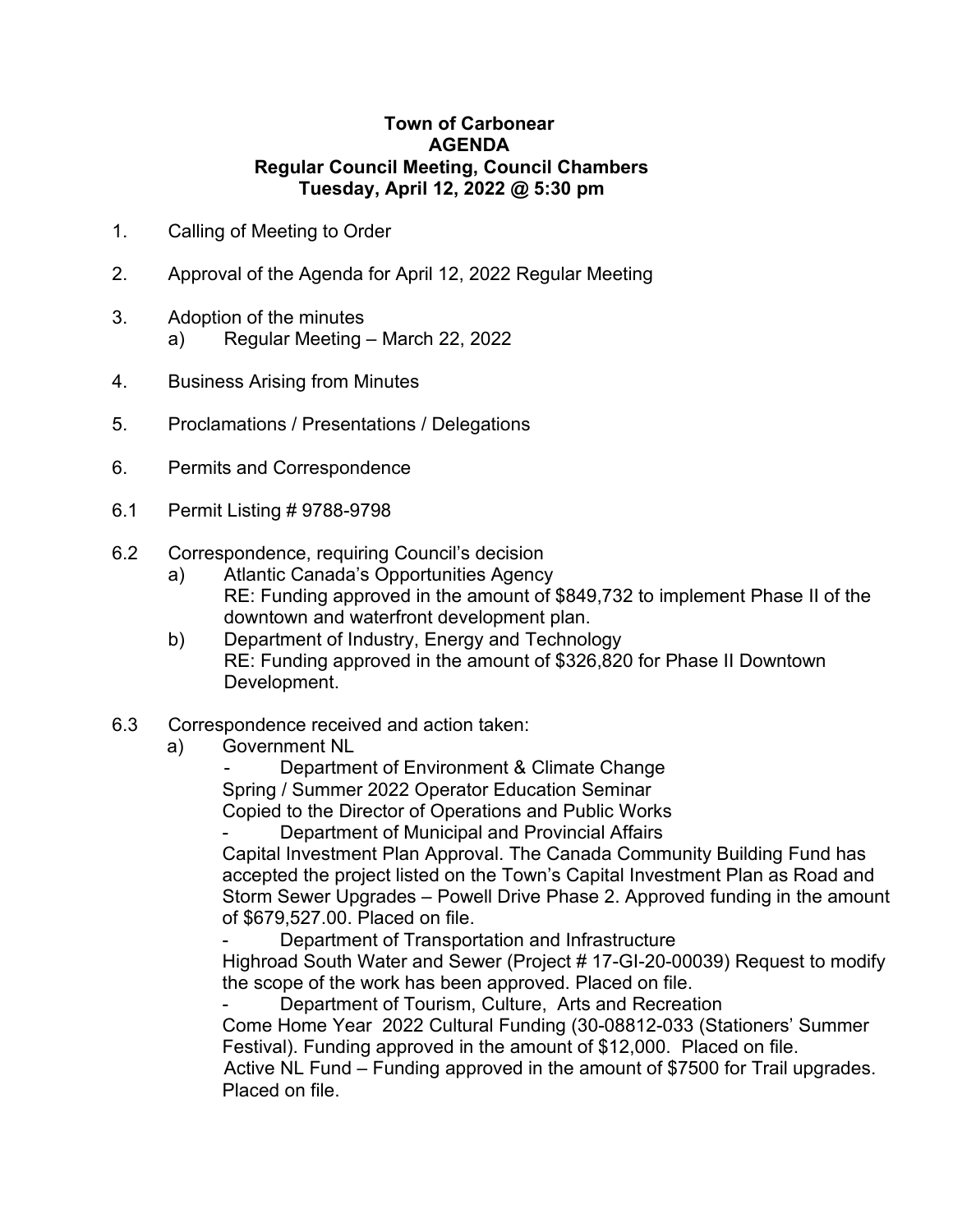- b) NL Public Health Laboratory, Test results of water samples collected on March 2, 2022 at North Atlantic, Shell, Esso, Red Circle. Results marked satisfactory. Placed on file.
- c) Avalon North Wolverines SAR RE: Thank you for donation. Placed on file.
- d) Kiwanis Club of Carbonear RE: Request to complete lawn maintenance at the Princess Sheila Nageira Park. Forwarded to Recreation, Special Events, Culture and Tourism committee
- e) Young Canada Works RE: Approval of funding to hire two positions under the Canadian Museums Association for Young Canada Works. Placed on file.
- f) Municipal Assessment Agency RE: Meet and Great Breakfast Meeting, Friday April 29 at Bay Roberts Copied to Council.
- g) Property owner, Powell Drive RE: Culvert repair Forwarded to the Public Works, Waste Management, and Community Services committee
- h) Carbonear Trinity Bay De Verde PC District Association RE: Invitation to attend discuss concerns and ideas. Knights of Columbus, April 28 @ 7:30 pm Copied to Council.
- i) Individual request for arrow signage Forwarded to Chief Administrative Officer, Economic Development and Tourism Officer and the Director of Operations and Public Works.
- j) Fibromyalgia Association of Canada May 12 is the 30th Anniversary of the recognition of Fibromyalgia Awareness Day. Request the Town light up purple on May 12 in recognition of the 5% of Canadians living with Fibromyalgia. Forwarded to the Council. Staff to place lights.
- 7. Committee Reports
	- a) Public Works, Waste Management and Community Services
	- b) Administration and Finance
	- c) Recreation, Special Events, Tourism and Culture
	- d) Economic Development, Planning and Land Use Planning
- 8. Reports of Chief Administrative Officer and Department Heads
	- a) Chief Administrative Officer
	- b) Director of Operations and Public Works
- 9. Finances
	- a) **Operating Invoices** over \$2,000.00 in the amount of…………….\$ 129,005.06
	- b) **Capital Invoices***:* Conception Bay Regional Community Center Extension *Eastern Contracting Ltd*, Holdback, Invoice # 20024-14……….….\$107,803.48
- 10. Regulations for Adoption